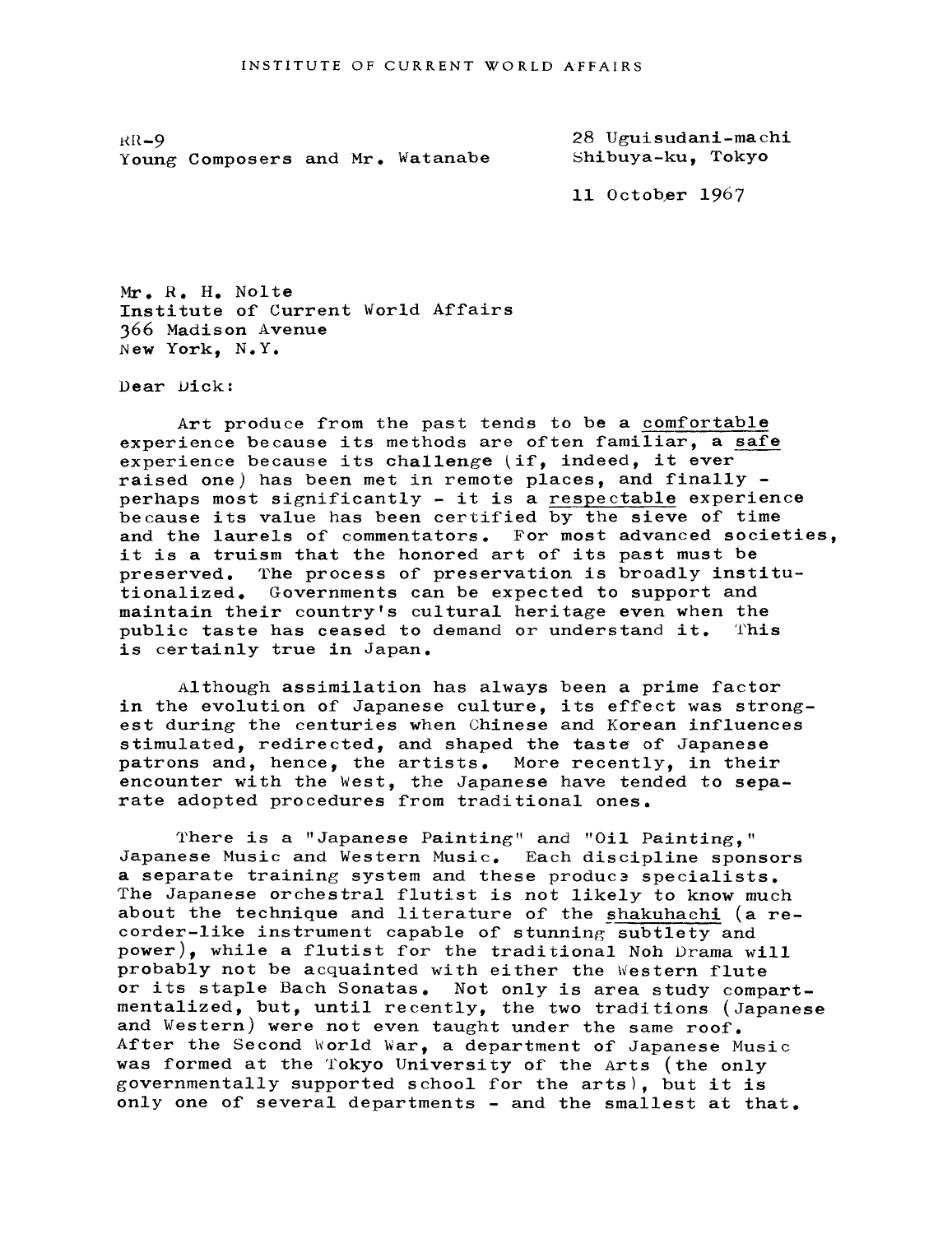$RR - 9$ 

Toward the primary traditional forms - Noh, Bunraku, Kabuki, and Gagaku - the Japanese government has been

responsive. It has even sponsored a recently completed National 'lheater in Tokyo with special facilities for traditional productions under the best possible circumstances. The building is somewhat controversial architecturally, being a compromise between traditional and modern concepts, but seems ideal from the spectator's point of view. Further, the government has certified a number of objects, places, and persons  $(!)$  as "national treasures," while others have been designated "important treasures." In effect, financial and social stability is legislated for the "items" concerned.

'fhe contemporary artist who is working in the field of "Western style" art or music is both more and less fortunate. In the large cities, there are numerous galleries which distribute paintings, prints, and sculpture, and they cover a wide gamut of taste. There are, apparently, the normal paths from obscurity to recognition via prizes and/or notorious activities; stature, with its accompanying income, makes relative gentlemen out of most youthful experimentalists here as elsewhere. The artist and sculptor's advantage over the musician is and has been, of course, the production of objects. Having made something which can be bought and owned, he is at least potentially solvent, given talent and a sufficient sense of and for his time. Galleries have stables, publish catalogs, advertise, entertain visiting<br>critics and potential buyers in familiar fashion. If an artist critics and potential buyers in familiar fashion. has a success, he is likely to find some means of moving to New York or Paris, too likely it sometimes seems.

The composer normally requires a very much longer period of time than the artist in order to produce one "composition" and even then (except in the case of electronic music) has to secure a performance before the merits of his work can emerge. In no case can the product, successful or not, be possessed. No one buys a symphony. In fact, no one is willing to pay very much to buy the privilege of hearing a new or unfamiliar piece of music, much less to own a recording of it. The pressure for fresh invention upon today's composers is much stronger than on their colleagues in the plastic arts. A painter or sculptor with a striking or novel idea can safely allow it to proliferate both because it represents one view, one "performance" if you will, of a central idea, image or outlook. A musical work is performed more or less diversely and widely on the basis of a single score or master plan, thus diversity is built in. The composer is restrained by contemporary techniques and fashion from generating dozens of sonatas or symphonies in the manner of his predecessors.

These conditions are understood by most composers as simple matters of fact, however regrettable. Having accepted them, he asks essentially one thing: time in which to work. But this commodity - albeit minimal - is not always easy to come by. Some countries provide governmental support, others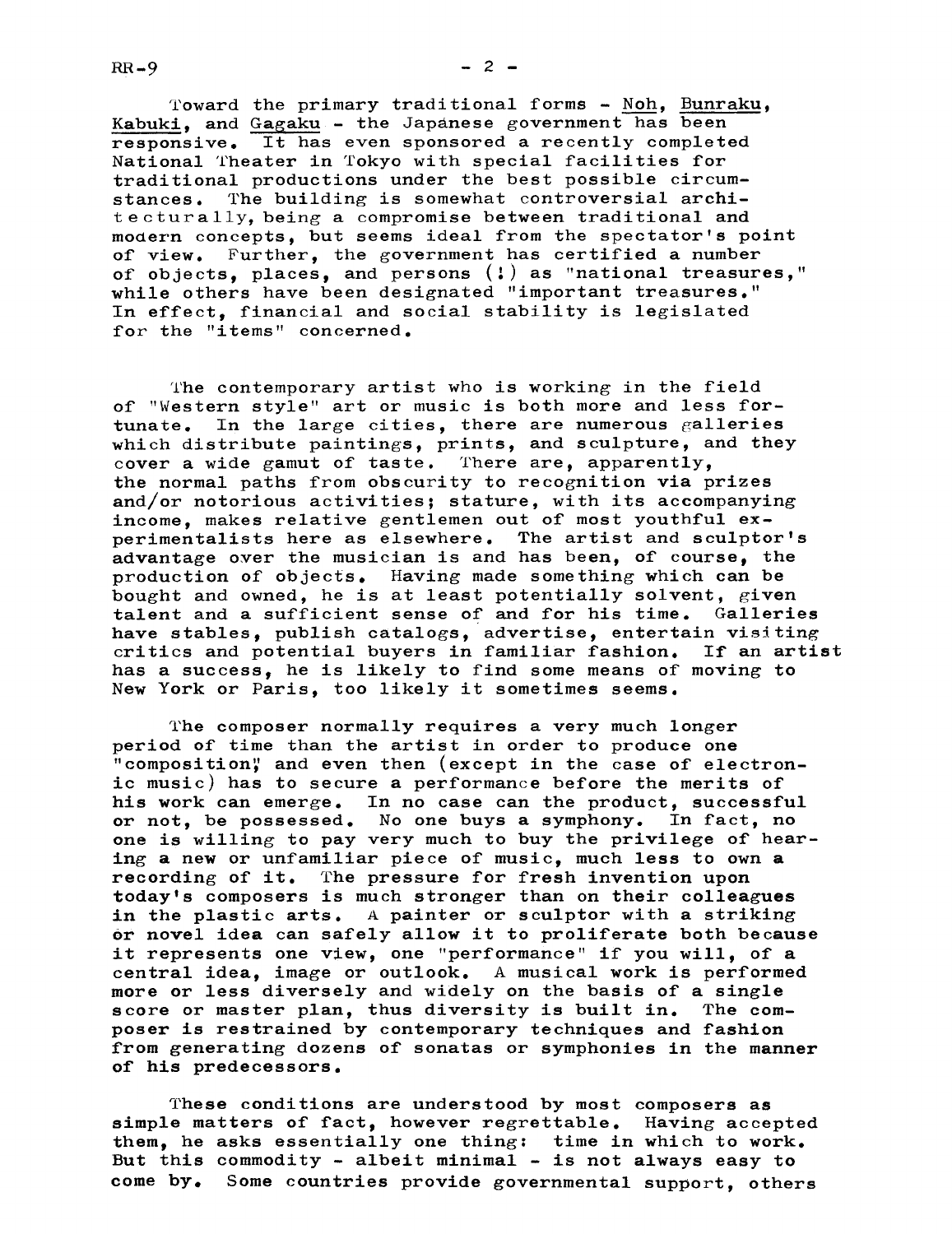$RR-9$ 

help through private foundations, and in some it is possible to combine practical and personal work. It is notable, incidentally, that private sponsorship in the sense of individual sponsorship of musical works has almost disappeared (though the wealthy avidly collect art objects which can be considered investments), and with it has declined a most important factor: the exercise of a connoisseur's individual judgement (as opposed to collective and thereby compromised choice).

In Japan, neither the government nor private foundations do much in the way of assisting young composers to develop their abilities through time in which to work or opportunity for public or private hearings. There are some teaching positions, of course, and composers here do have an important inter-industrial freedom. They may make a living by writing for television, movies, and radio, and still - if they are facile enough- find time to devote to "serious" personal projects. In the United States, this is not generally true. The worlds of Broadway, Hollywood, and television are more or less separate and inviolate. One belongs or one does not, and each is an exhausting, if financially rewarding, master.

But free-lancing, even where possible, is not an entirely satisfactory compromise, since bread-and-butter work generally involves rush (total time) commitments, deadlines, and all the associated strains and compromises. One dare not reject a proposal for fear another ready source cannot be found. These factors are particularly meaningful in an age like our own which lacks a speed-producing "common practice" (the shared conventions which surely guide the ear of a composer to effective rearrangements of more or less familiar sound patterns). The fragmented life which free-lance composing demands is also hard on large scale compositions, forcing compromise or truncation.

Commissions supply one entirely satisfactory answer to the dilemma. They differ from prizes in the important feature that they award a stipend before rather than after the fact. The composer is allowed to set aside a certain period of months (depending on the amount of money involved and the dimension of the planned work) which can then be devoted to completing some project. A commission is an expression of confidence. It offers the enticement of a secure performance commitment and allows one to work relatively free of distraction. These are important matters because without a structure of supports, a composer is apt to avoid difficult musical entanglements. Ease, on the other hand, is not a natural feature of the contemporary musical environment.

The above fanfare is offered by way of assuring that the subject of this report be prcperly assessed as the important factor it certainly is in contemporary Japanese musical life.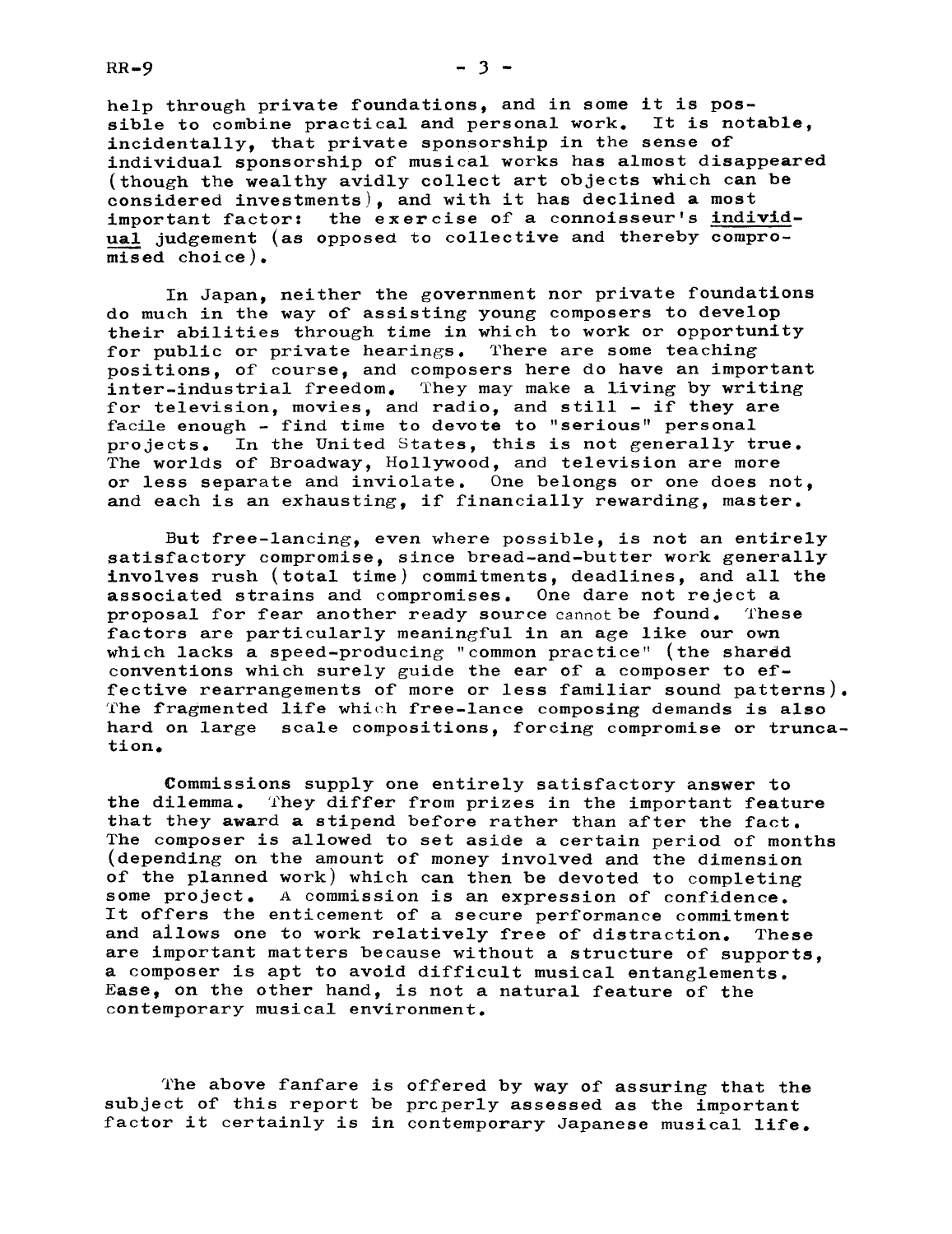|      | 1957 *Toshiro Mayuzumi:                                                |
|------|------------------------------------------------------------------------|
|      | PHONOLOGIE SYMPHONIQUE                                                 |
| 1958 | Akio Yashiro: SYMPHONY                                                 |
|      | *Ryuta Ito: CONCERTO FOR JAPANESE FLUTES                               |
| 1959 | Michio Mamiya: VIOLIN CONCERTO                                         |
|      | Yoshiro Irino: SYMPHONY                                                |
|      | *Kiyoshige Koyama: NOH MASKS                                           |
|      | 1960 Akira Miyoshi:                                                    |
|      | THREE SYMPHONIC MOVEMENTS                                              |
|      | Minao Shibata: SINFONIA                                                |
| 1961 | Toru Takemitsu: MUSIC OF TREE                                          |
|      | *Kiyoshige Koyama: SYMPHONIC POEM                                      |
| 1962 | Sado Bekku: SYMPHONY No. 1                                             |
|      | *Toru Takemitsu: CORAL ISLAND                                          |
|      | 1963 Toshiro Mayuzumi: ESSAY FOR STRINGS                               |
|      | Naozumi Yamamoto: RHAPSODY FOR JAPANESE                                |
|      | INSTRUMENTS AND ORCHESTRA                                              |
|      | *Yoritsune Matsudaira:                                                 |
|      | TWO MOVEMENTS FROM BUGAKU                                              |
|      | 1964 Yasuji Kiyose: SKETCH OF JAPAN                                    |
|      | Sabura Takada: "WORDLESS TEARS"                                        |
|      | (POEMS BY KENJI MIYAZAWA)                                              |
| 1965 | Komei Abe: SYMPHONETTA                                                 |
|      | Teizo Matsumura: SYMPHONY                                              |
| 1966 | Makoto Moroi: SYMPHONIC SKETCHES                                       |
|      | ("CAIN AND ABEL")                                                      |
|      | Michio Mamiya: DOUBLE CONCERTO GROSSO<br>Teruyuki Noda: SYNFONIE Op. 8 |
|      |                                                                        |
| 1967 | Yusushi Akutagawa: OSTINATO SINFONICA                                  |
|      | *Joji Yuasa: PROJECTION FOR KOTOS AND                                  |
|      | ORCHESTRA (FLOWER, BIRD, WIND,                                         |
|      | MOON)                                                                  |
|      |                                                                        |
|      |                                                                        |

- Above: A list of the Japan Philharmonic and Bunka Network  $(*)$  Commissions
- Right: Conductor Akeo Watanabe in rehearsal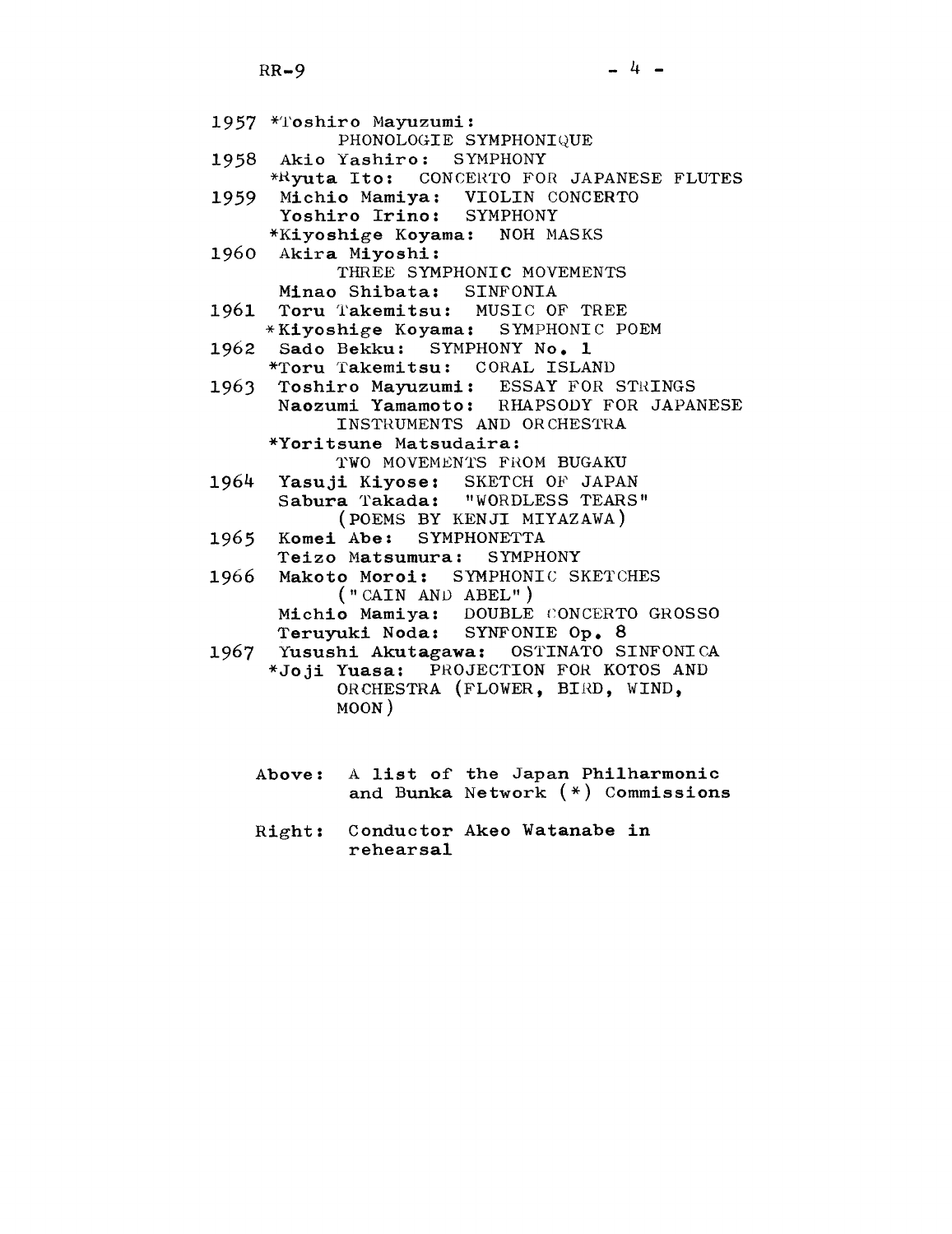

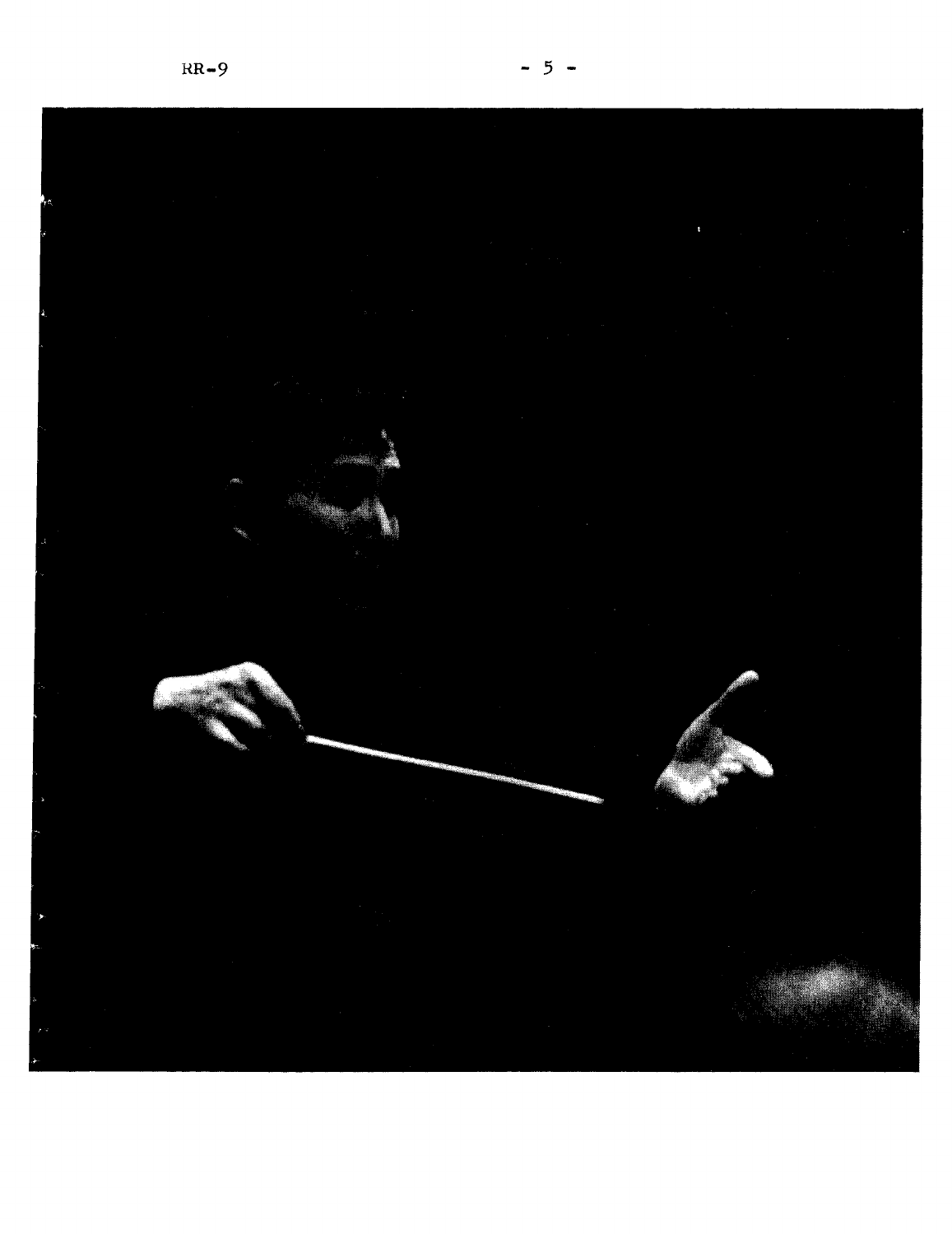$RR-9$ 

In 1956, Akeo Watanabe approached the incoming director of the Nihon Cultural Broadcasting System, Shigeo Mizuno, with the proposal that he sponsor the creation of a new orchestra. Mr. Mizuno agreed, and the Japan Philharmonic began concerts the following Spring. The orchestra, under Watanabe's direction, has given ten full seasons of concerts since that time and made dozens of recordings. Its membership is entirely Japanese with the exception of the concertmasters - formerly Broadus Erle and presently Louis Graeler.

Mr. Watanabe was trained at the Tokyo University of the Arts, where he is presently senior professor of conducting, and has Japanese and Finnish ancestry. He speaks quietly, confidently, and with modest pride about the achievements of<br>his orchestra. In our meetings. I was particularly interest In our meetings, I was particularly interested in hearing about the 10-year old commissioning series which the Japan Philharmonic has sponsored. Watanabe explained that the program has been a basic part of his plan for the orchestra from its inception. Like a few of his clear-headed colleagues, Watanabe believes that, without the support of contemporary products of superior quality, the orchestra can survive as a live part of our culture "only another thirty to fifty years." Unless, that is, composers continue to produce music which reflects contemporary society, its values and methods, the orchestra will soon join the museum as an archive rather than a forum. (It is my own opinion that even the most admirable orchestral institutions are already in the final stages of this process.)

Another incentive for the commission series was Watanabe's belief that in order to achieve a more genuine understanding of the Western music tradition, the Japanese audience needs the experience of native excellence; that, projected with the insights and craft of a Japanese composer, Western approaches (if not styles and materials) might appear in a more revealing light. Being the largest vehicle for Western musical expression, the orchestra will also accept the widest range of approaches. Attempts at "orchestrating" traditional Japanese musical materials strike Watanabe as being selfconscious and somewhat artificial just as the inclusion of Oriental ingredients by some Western composers strikes us as  $\text{exotic (in the strict sense of "not fully acclimatized").}$  The exotic (in the strict sense of "not fully acclimatized"). most desirable goal, he feels, is the gradual emergence of a music which, though internationally intelligible, retains evidences of the special manners and outlooks of the nation whose artists produced it. Mr. Watanabe does not condemn nationalistic work, however, and points out that composers<br>abstract and nationalistic have always coexisted. Nonetheless. abstract and nationalistic have always coexisted. the impression one gets from looking at his orchestra's programs is that he prefers a more "abstract" and international approach.

The commission program began with the admirable objective of providing the equivalent of six months' living expenses for each award. Cost of living has risen since 1957, though, and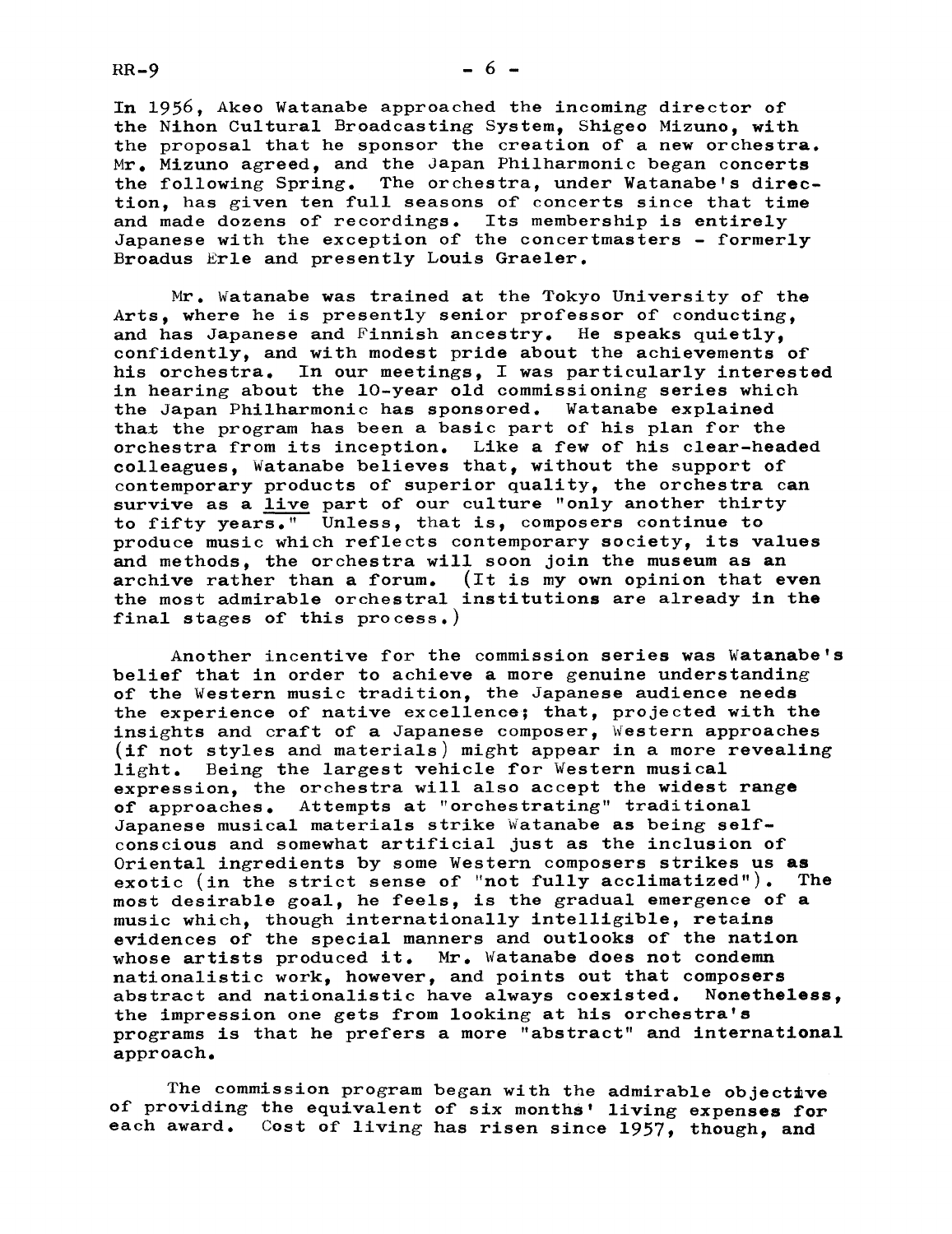$RR-9$  - 7

Watanabe regrets that the commission stipend has not been. able to keep pace. The amount still is substantial, exceed-<br>ing that given in the United States in most cases. The ing that given in the United States in most cases. composer is allowed from four to six months to complete his composition- and Watanabe smilingly noted that the FULL time is always consumed - the tradition of the wet-ink rush to the final rehearsal is observed here as elsewhere. Unlike many conductors, Watanabe invites - encourages - the composer to attend all rehearsals and is pleased to have him comment, If the composer's idea differs from the conductor's. he usually receives a demonstration. If he persists, the conductor will accept his view.

On this point, Watanabe observed, composers fall into two broad classes: those who encourage him to take whatever expressive "liberties" he feels appropriate and those who desire a performance exactly tailored to the score. While many conductors inhibit comment in one way or another (grouping all composers into the acquiescent class - even if by default), Watanabe's technical clarity and personal graciousness probably allow a quite direct exchange of views. He is a careful student of the scores he conducts, whether Handel or Mayuzumi, and one gets from his performances and tapes of contemporary music a welcome and encouraging impression of authority. This is due not only to skill but to attitude. It is unreasonable to expect. says Watanabe. It is unreasonable to expect, says Watanabe, that we should feel immediately comfortable with the style and content of a genuinely contemporary musical expression, and he is delighted when the composer is available for questions.

The list on page  $4$  includes not only the 17 Japan Philharmonic commissions, but an additional  $7$  (\*) from the sponsoring Bunka Network. The awards are made by a committee including the orchestra's manager, orchestra members, and the conductor, but the primary responsibility for suggestion and final decision has consistently been with Watanabe (an excellent instance of individual taste in action).

A few notes should be appended to the list. Approximately half of the composers were young (under thirty) and relatively unknown when they received commissions. Overall, age at commissioning runs from twenty-five to the mid-sixties. Less than a quarter of the pieces use traditional Japanese musical materials (though the impetus may be Japanese), and one of those which does, Yamamoto's RHAPSODY, includes just as conspicuously elements of jazz improvisation. The importance of the opportunity which these commissions provide for the younger composers is attested by the scale on which most of them decide to work. Mayuzumi, Miyoshi, Moroi, Noda, and Takemitsu all produced works running in excess of twenty-five minutes. These products represent major steps in development, steps which in all probability could not have been taken certainly not at such an early stage  $-$  without the multiple support of Watanabe's commissions. Awards and contests are welcome, but commissions put the respective responsibilities where they ought to be.